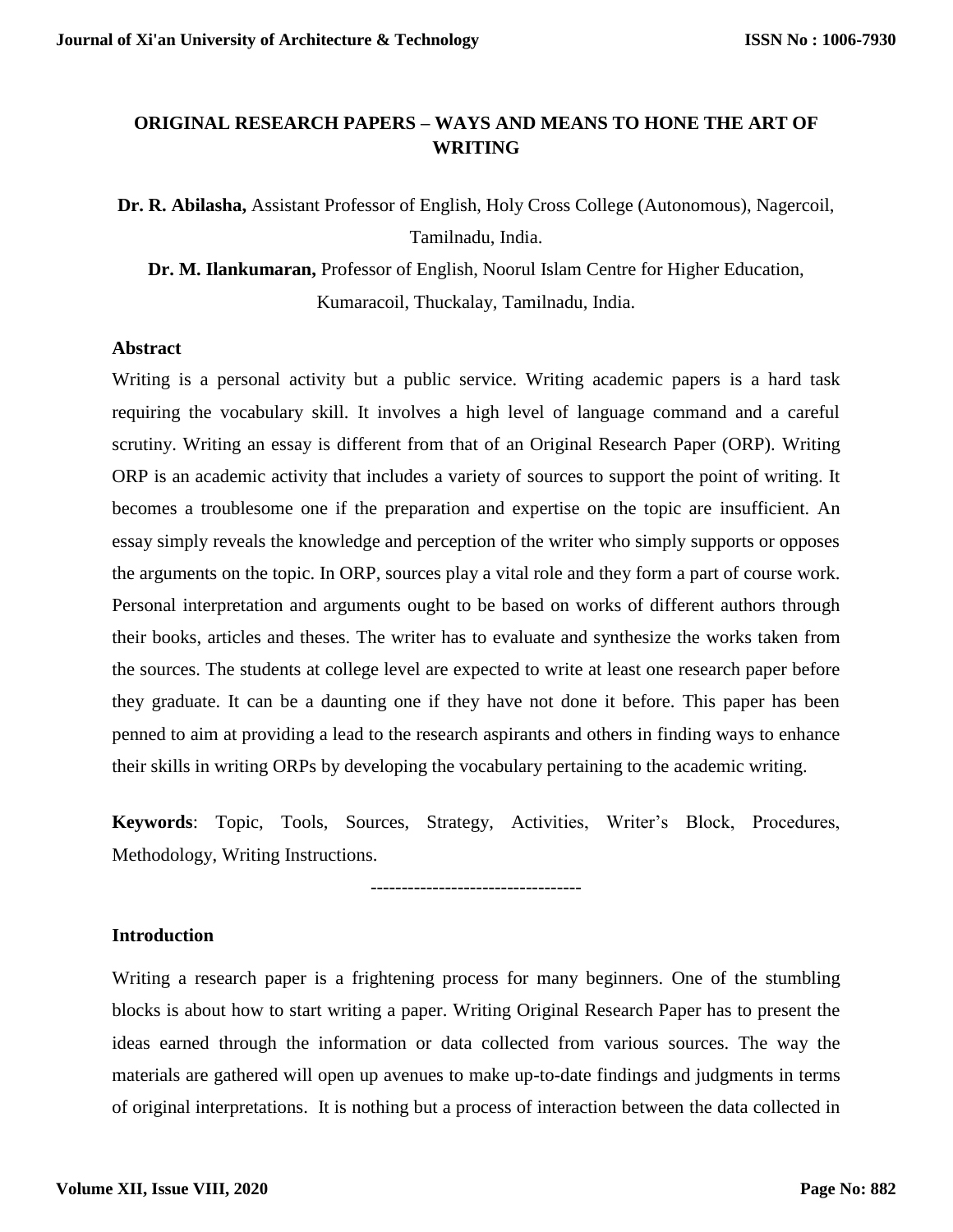the form of materials from primary sources and secondary sources, and the ideas the researchers develop themselves. Ideas make the researchers go for new materials, evaluate them and discover the links between the data collected from the sources, and eventually arrive at a final and rigidconclusion. The researchers have to get acquainted with the collection of materials and arrangement of them in libraries in order to expand their thoughts on the subject. There are lot of information retrieval systems such as Library Classification System (LCS), computerized card catalogues, CD-ROM data bases, periodical indexes and abstracts, etc. that prompt the researchers how and where the information is stored – on shelves or microfilm reels. The manner and method how the research is being progressed will update the researchers the relevance and utility of the sources. Most of the researchers do not have an idea about how to access a library. Small libraries may have more number of materials and the librarians may have various techniques for filing documents and helping people find them. Not all the libraries follow a common information storage and retrieval system. Reading orientation handbooks and pamphlets before browsing will help a lot.Librarians will be the trouble shooters with solutions and suggestions if they are approached appropriately.

A research paper is completely different from a paper written on a topic though they belong to non-fiction category in broader sense. Topic papers are usually written based on course readings and discussion. They are expected to make use of those sources. Research papers need the researchers to pick a topic to be engaged in independent research relying upon the sources from library or online. Writing of papers needs deep reading – course readings - that helps one to understand in and out of course materials.

#### **Purpose of Writing**

The main purpose of the paper writing is to communicate to the world. People will not use anything if they do not know about it. Writing with muddled thoughts will pave way for muddled writing. Writing something good is a matter of joy.

#### **Goals of Writing**

The main goal is to communicate ideas and experiments and to persuade others of the methods and approaches chosen. The experiments and results must be described honestly so as to allow others to reproduce the same.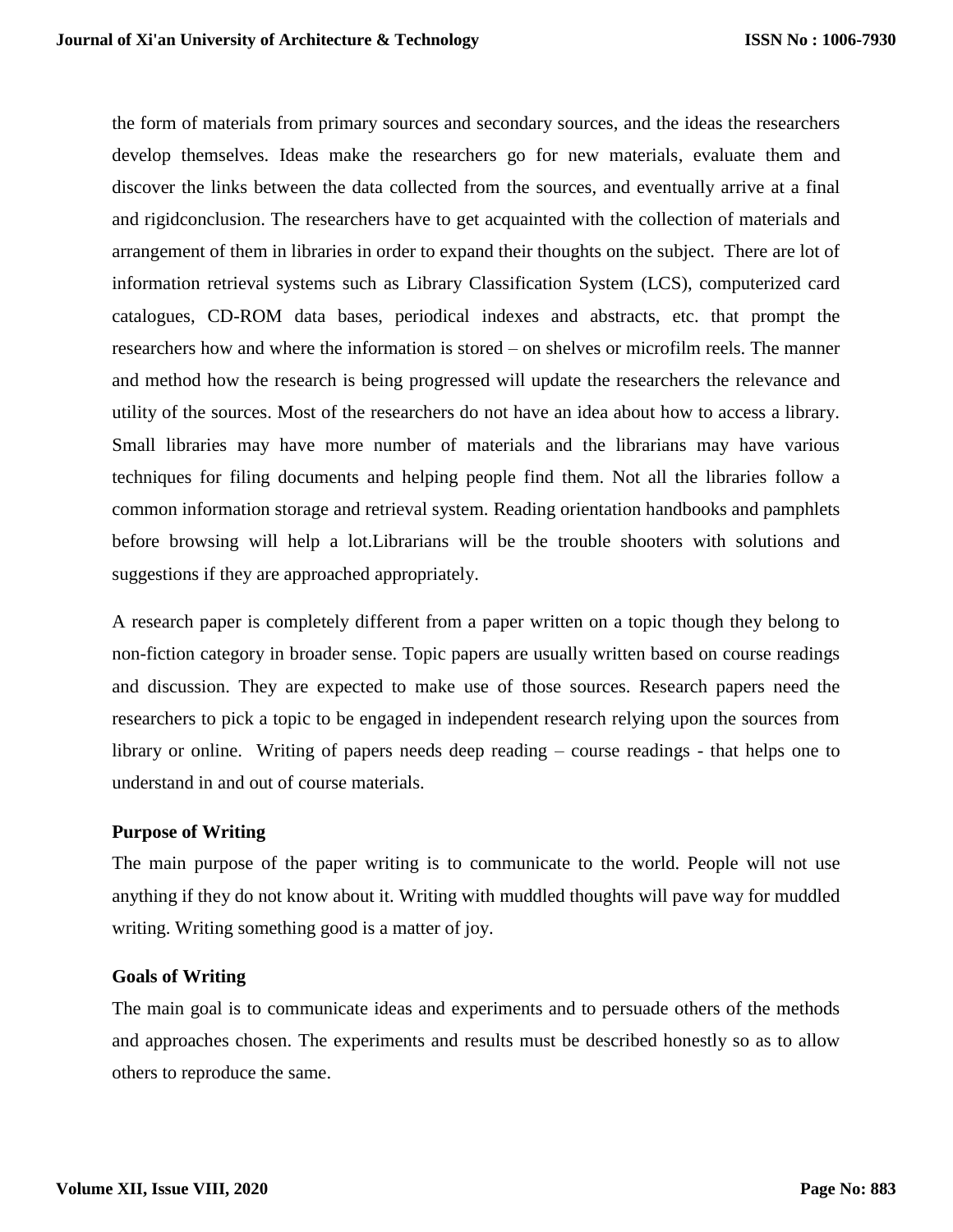# **Reaching Audience**

The ORP should reach the potential audience who may be experts in the area chosen belonging to academic and industrial row. The paper should be clearer and more self-contained.

# **Editing**

Editing implies 90 percent of writing. Unnecessary words should be deleted and complex sentences need to be broken. Sentences should be arranged for clarity and smooth flow. Active voice of the sentences is preferred to passive voice because it gives clearer and more direct meaning.

## **Research Tools**

Research tools can be broadly classified into two categories namely Base and Tools.

To acquaint fresh researchers with the precise idea of analysis, the base parameters ought to be dealt with DIP, the acronym stands for

- Data : It includes raw facts and figures.
- Information : Here the data is converted intofacts and figures
- Procedures : They include a series of actions conducted in a certain order.

The mechanism deployed for the purpose of survey or data collection is labeled as tools which include AVDIO, a specially designed device.

- Audio Aids : They help to get information through rhythm and rhyme. (Announcements in Public Transport System)
- Visual Aids : They provide information through visually appealing images. (Billboards and signposts)
- Dictionaries : They are used for learning and reviewing new words to enhance vocabulary.
- Idioms : They are learning composed form of words likely to be memorized with ease.
- Online resources : They provide help to learn through video and audio tutorials like Wikipedia, ProQuest, Newsstand, Yammer Writing Tools, Hemingway App, Grammarly, etc.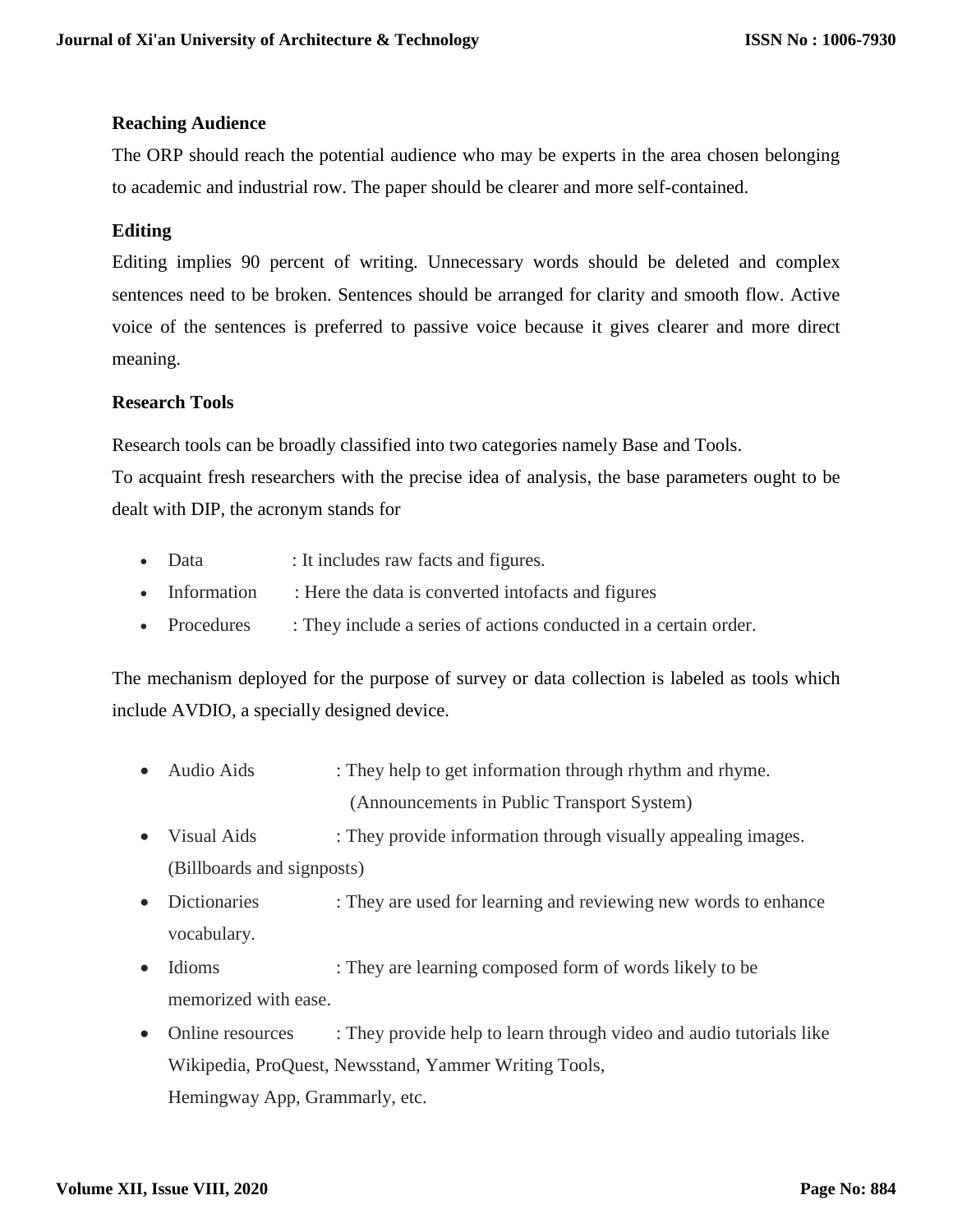#### **Thesis Statement**

Whether or not the ORP involves empirical research, thesis statement becomes an essential thing. This statement enables the researcher to have a strong grasp of what others say about the topic and to make the ideas more concrete. The statement indicates not only the main argument of the paper that persuades the readers that something needs to be cared but also the quality being debatable, specific and concise.

## **Research Topic**

Focus should be on the specific angle of the topic by spending adequate time on it before deciding how to explore. It has to be considered whether or not an access is possible to all the resources to carry on the topic with primary and secondary sources. It depends on the genuine interest in learning the things. The topic should be a matter of interest that challenges the writer the most. The attitude of the writer towards the topic has to be well-determined with effort and enthusiasm. Focus has to be on a limited aspect that too needs to be narrowed down. The uncertainty in the topic, if any, should be clarified with the supervisor before getting into the work of writing. A discussion with the guide/supervisor about the cognition of the topic is always preferable. The topic must be a question to be answered from many angles. Most importantly, they should be manageable and free from using technicalities. Meticulousness coupled with devotion is the key to proceed with the topic.

## **Appraisal of Source**

The researcher has to check the bases of the source, steadfastness of the data and significance of the information. The progression of writing can be carried out confidently if the sources are trustworthy and pertinent.

## **Research Strategy**

It is a pivotal one for research. It needs to be checked whether sources are easily available or they need a special process to access.It is always essential to get in touch with a reference point. In this regard, the librarian is a responsible person helping clients to find books and other materials in a library. The data should be organized well and an outline should be drawn as a fundamental step.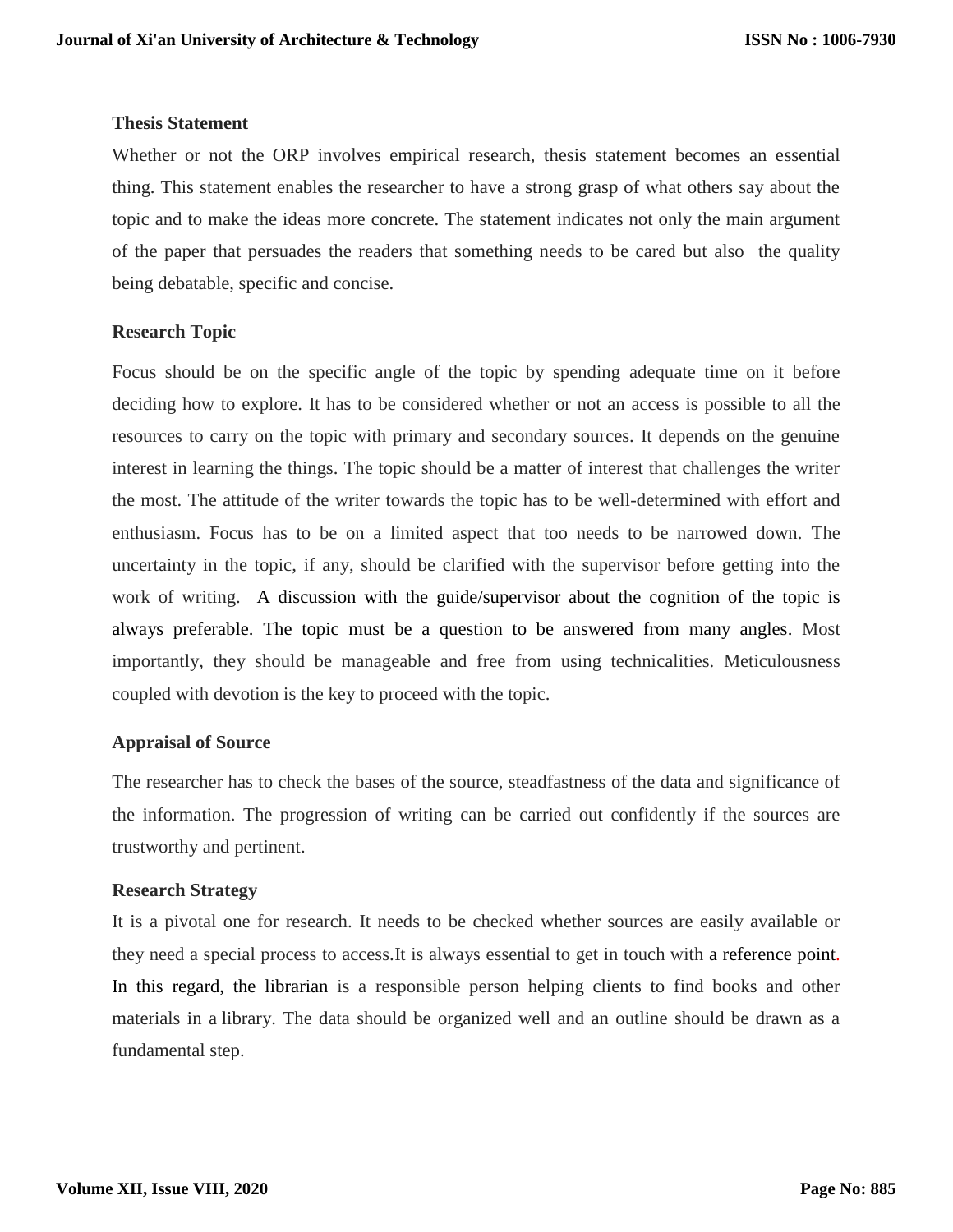## *Organizing data in sequential order with documentation*

- The information gathered should be noted down on flash cards.
- The materials have to be arranged on the basis of priority.
- The notes can be taken for writing.

#### *Writing an Outline*

- Topic: It should describe why it is taken. It should be aptly and subtly substantiated.
- Purpose: Reason for the study should be clearly mentioned.
- Significance: Implication of background materials is discussed to convince the readers.

#### **Literature Review**

By and large, a literature review is a wholedigestoftheearlier studies on a topic. The literature review exploreserudite articles, books, and additional sources appropriate to a particular area of research. The review is to specify, illustrate, review, impartiallyassess and clarify this past studies. Literature review explores how the concepts are defined and constructed. It describestherelevance of major theories being taken to explain the issues. If the study is an empirical one, it will overview the methodology of findings and help to identify the gap in the area of research.

## **Oganisational Plan**

A standard research paper is expected to have 3000 words (in10 pages, roughly). The length depends on the methodology, type of the research, research audience, and purpose of the research.

As a general rule of thumb, a typical A4 page having 1-inch margins on all four sides and is typed single spaced in 12 point font with standard spacing elements will have approximately 500 words, 350 to 375 words if typed with 1.5 space between lines and 250 words if it is double spaced between lines.

## **Presentation and Format**

The ORP should be in a perfect way not to mislead, disappoint or annoy the readers by being a shoddy paper. The mind of the writers, who happen to be the researchers, is revealed through the way they write. They should show some pride in what they do by taking time to make it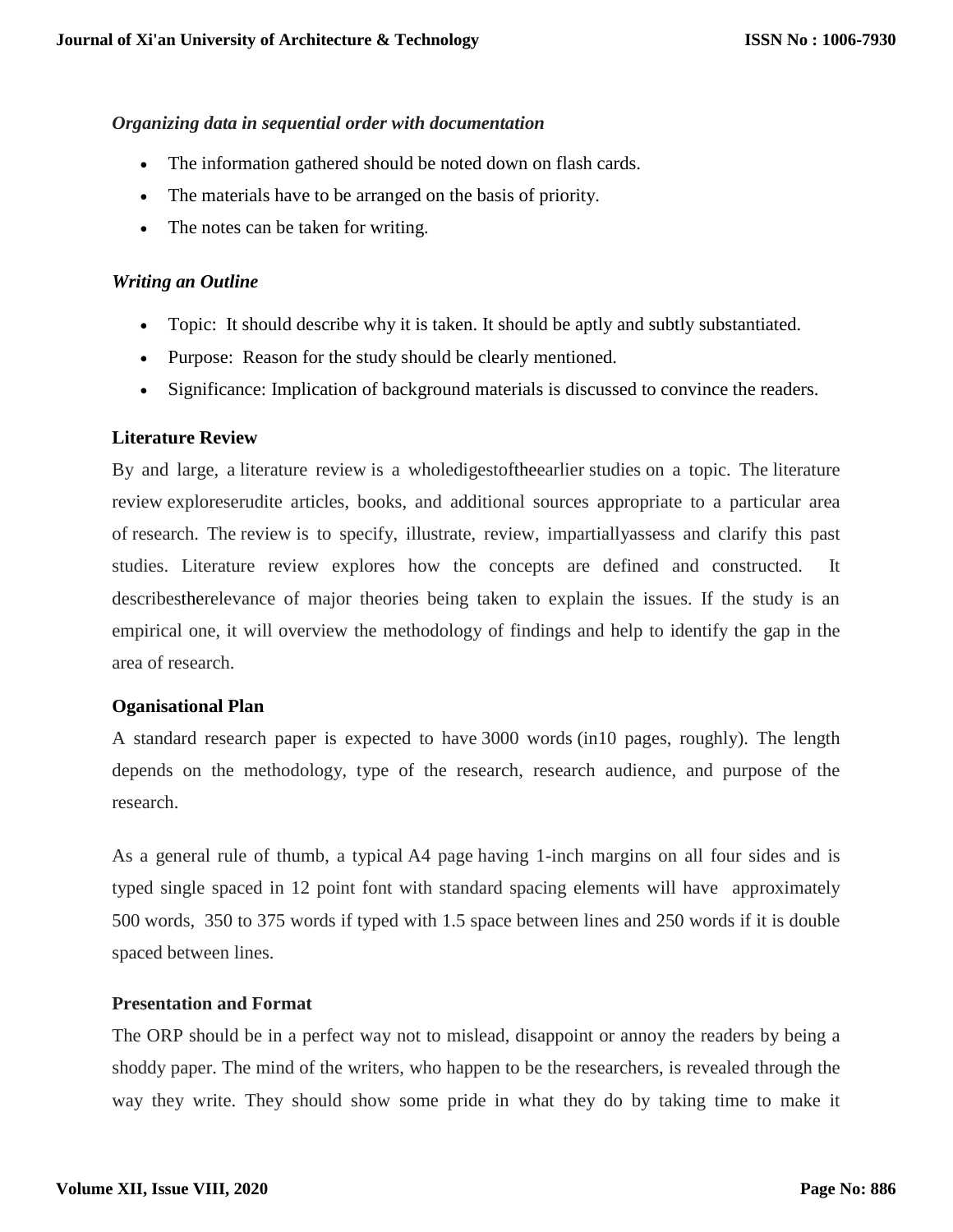captivate the readers. The writer feels privileged when someone goes through the paper and finds it is well formatted with the followingelements:

- A separate title page is used to include the name of author, affiliation and email ID. ORCID, if any, can also be given.
- It should be typed in plain black text using Times New Roman 12 point with double space between lines with margins of one inch or 2.5 cm on all the four sides.
- Quotes over three lines long should be single-spaced and indented half an inch on the left margin.
- Page numbers should be done by figuring out in MS Word.
- References should be on a new page.
- The pages of the full paper should be clean, dry and wrinkle-free.

#### **Title**

Title should be in a way to be summarizedin 5 to 12 words. It has to be as short as possible to encourage readers. The title is the topic thatdescribes the method, the sample and the result. There should be at least three keywords enabling the whole content move around. The title should be a statement and not something raising a question. It should not be a complete sentence but a short and declarative summary of the paper.

## **Author(s)**

The ORP should have the name(s) of author(s) which may vary depending upon the journals. Generally, there may be five authors. It may go up to ten in case of journals indexed in Scopus, Science Citation Index (SCI) and Web of Science. The first author is one who formulates the paper withcomparatively much contribution to the work regarding designing the study, acquiring and analyzing data from experiments, and writing the paper. The name of supervisor is essential in the ORP. The role of the supervisor is to lead and direct scholars throughout their research ensuring the compliance of research quality and the structure of the research besides observing the key policies and procedures relating to research supervision as per guidelines.

## **Abstract**

The content of the full paper should be summed up in a paragraph about250 to 300 words. The points should be sequentially arranged serving the overallpurpose of the study and the criterion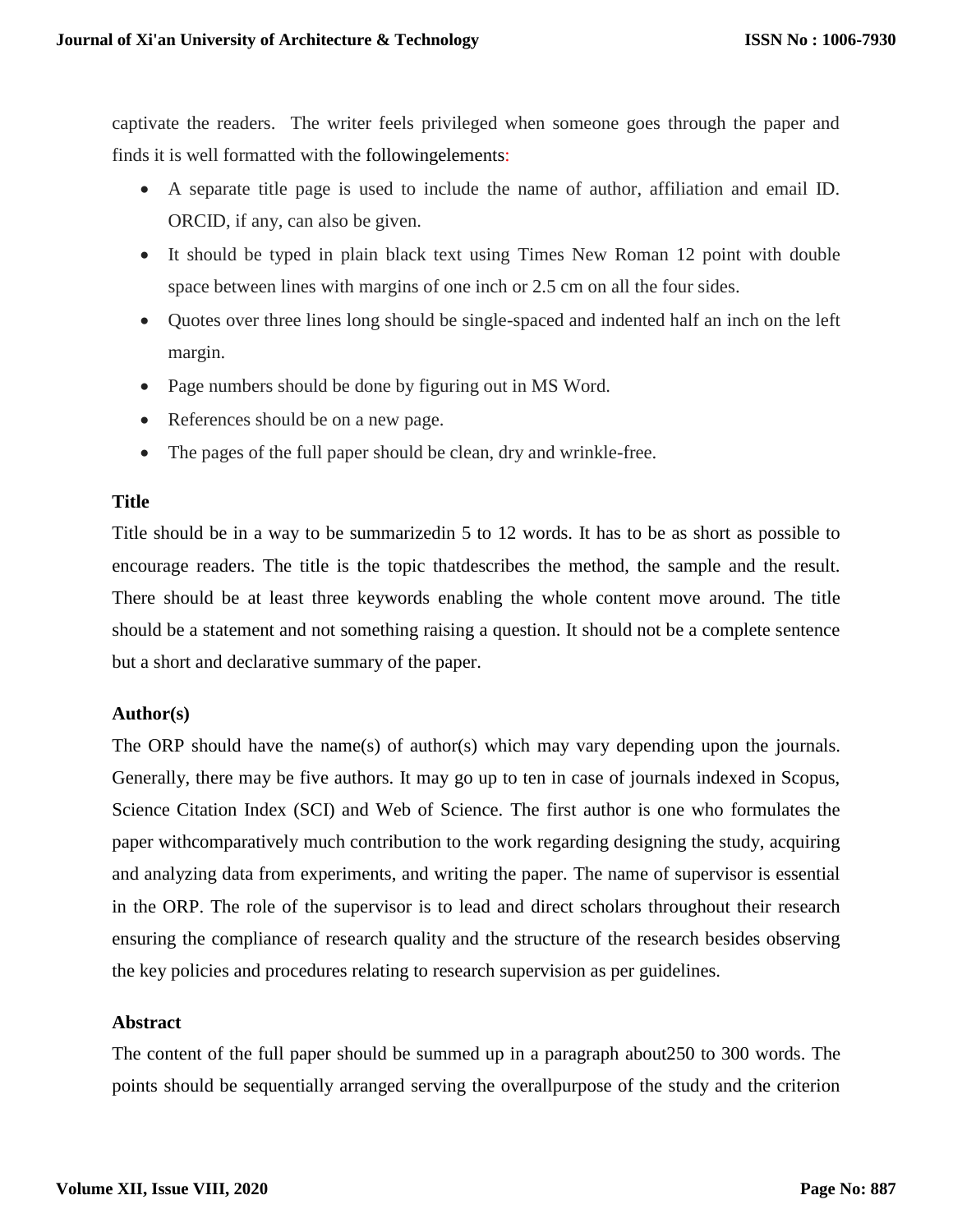taken for study and the way it is analyzed. The design of basic study and the major findings from the core analysis should lead to the findings established as a result of the study. The prime aim of the abstract is to encourage the readers to go through the paper interestingly.

## **Keywords**

Keywords are the words or phrases that suggest what the topic is about. They play an important part in paper writing because it has been in practice that the information can be retrieved electronically by using the keywords. They function as anidentifier. Hence, they should be specific and reflect the essence of the paper.

#### **Introduction**

The topic should be introduced gently with apt background and motivation. The justification has to be given how it is different from others with the overview and contributions. It should describe how the paper is structured with details and summary of approaches. The purpose and motive of writing the paper should be clear inferring the results.

#### **Body**

Body of the paper consists of methodological way of discussion. The evidences collected should be arranged in a way to persuade the readers for argument. The logical organization of the paper should be divided into various sections with headings and sub headings. The experiments and demonstrations can be given to justify the main point.

## **Findings/Results**

The result of the study is based on the findings through testing and analysis. It should be reported properly by applying methodologies. The results are supposed to state the findings and interpretations without any bias and prejudice. The results and findings should be arranged cohesively and logically.

## **Justification on Findings/Results**

The right context has tobe providedand explained as why the readers should care the result. Rework on results needs to be avoided. Positive aspects should be emphasized and exaggeration of the facts should be shunned. Justification should be looking forward to future aspects. Scope for future work should also be provided by stating clearly the domain of open questions in the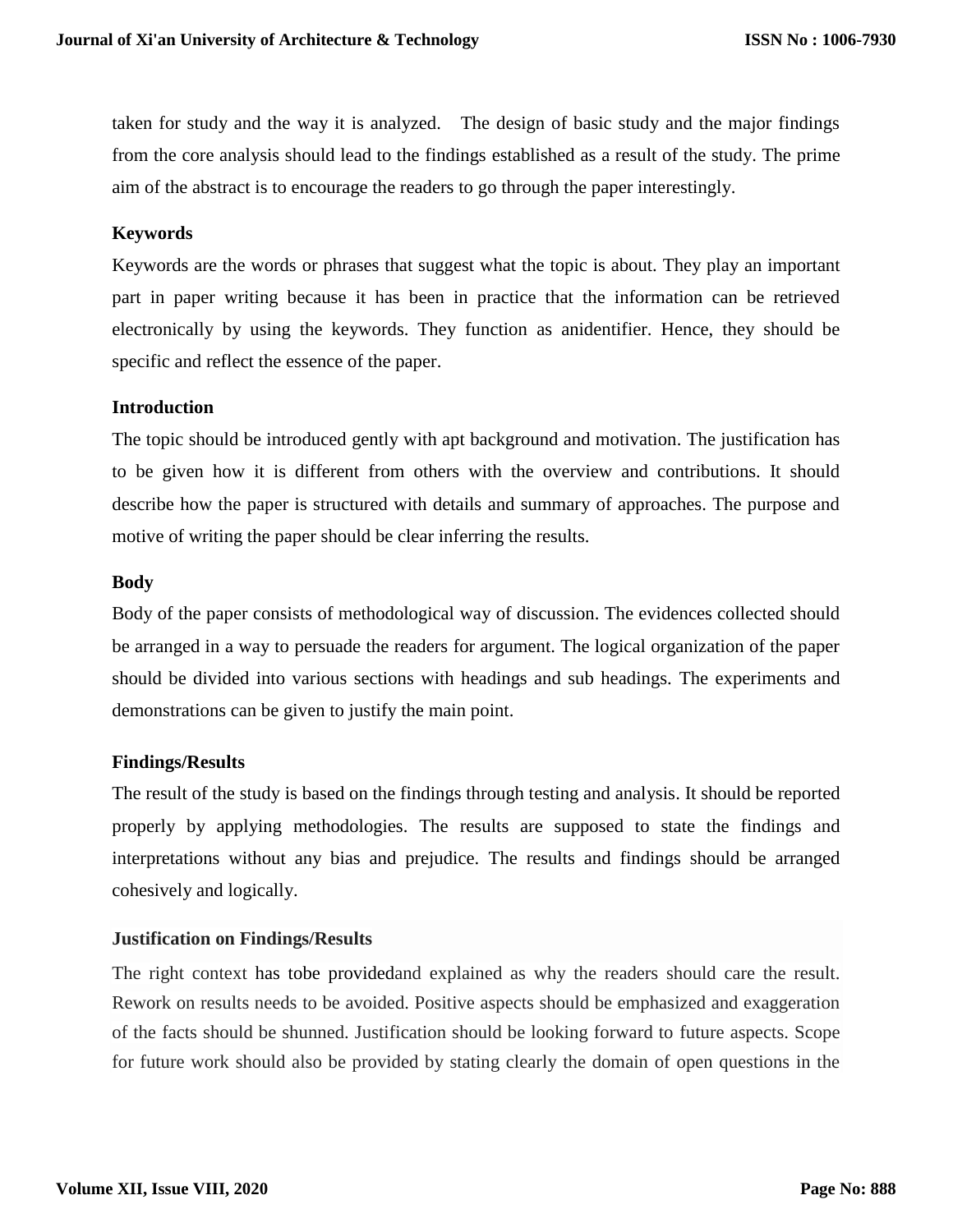area of research. The doors for further review and research should be highlighted with the creation of excitement.

#### **The Overall Tone**

The tone and tenor of the research paper is based on the topic of discussion. It could be argumentative or persuasive in style with compelling evidence; expository while explaining matters; analytical when dealing with the data analysis.

#### **Limitations of the Study**

Limitations should also be discussed as a part of the paper. They representweaknesses within a research area or design that influencesoutcomes and conclusions of the study**.** Limitations may be due to improper representation of the data and to control it, insufficient time to deal with or difficulty in data analysis. The aim of the limitations has to be stressed sowellthatthe findings or the results brought in the study ensure the readers not to overemphasize or minimize them.

#### **Conclusion**

Writing the concluding section of the paper can be difficult. The paragraph should be clear to sum up what have been presented in the paper without redundancy. It should be effective to add an impact to the points argued. It is intended to help the readers, after they finish reading, understand why the research topic should be a matter of concern to them. Conclusion should not be simply the summing up of the matters discussed or a restatement of the problems in terms of the topic of research but a fusion of key points discussed throughout the paper. The writer should feel proud of the way it is presented and it has made others have thoughts over it.

#### **References**

It is a section of writing the ORPsthat indicates a diminutive written taxonomy of previously published works which are used as a source for a text or study. Extra care has to be paid to citing references particularly the old ones. The rule of thumb is to go back at most two to three years. The quality of work cited should be confirmed. The work cited in the running text of the paper must be listed in the references section or it amounts to violate the rule of writing a research paper. There should be more considerable number of citations in the introduction and discussion sections than in other parts. Those citations can be summarized as Review of Literature that helps to find the gap utilized for writing the ORP. There can be not less than 50 references for an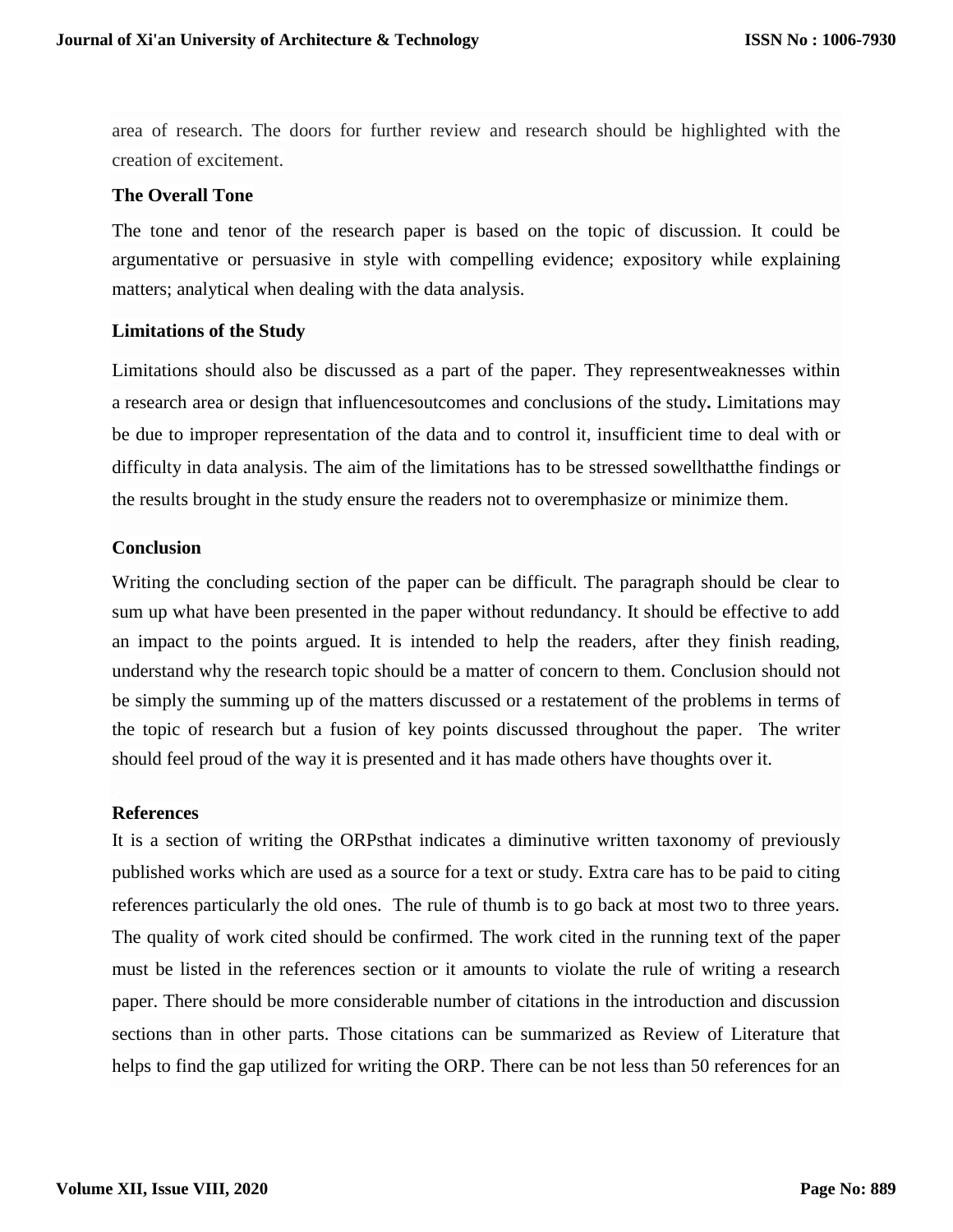ideal paper. The citation format may be anything as per the requirement of the journals such as MLA, APA or Chicago Manual of Style.

## **Parameters of Writing**

Every writer involving in research is bound to submit an excellent paper for publication purpose. The piece of writing is the medium that conveys the strenuous work to the readers. The writing style creates a holistic picture of your contribution towards the topic and area chosen for writing. The following is the list of Do's and Don'ts to utter significance of a research paper.

#### **The "Dos"**

- 1. Attempt to write in a clear and plain style. If necessary, throw out your Thesaurus! Readers are more.
- 2. Use common terms in casual way.
- 3. Try to impress the readers by the quality of ideas than the use of multi-syllabic terms.
- 4. Use jargon pertaining to the field and area when they are appropriate.
- 5. Use active voice so that the verbs should work for you.
- 6. Use direct, clear and complete sentences.
- 7. Vary the length and construction of sentences so that the readers do not get tired when they read lengthy sentences with multiple clauses.
- 8. Use tenses in a consistent manner. Present tense is most universal in academic papers. Past tense is used to narrate events and in reference to experiments done in the past.
- 9. Avoid redundancy throughout the paper.
- 10. Avoid writing very short paragraphs.
- 11. Refer to the latest recommended methodology for using numerals.
- 12. Maintain consistency in font size, grammar, structure of sentences and style of writing,
- 13. Seek the support of someone to read the paper before you start processing it. The writers get implicated in their own ideas and the help of the coauthor or an outside reader to provide feedback, suggestion, and correction if needed.

# **The Don'ts**

- 1. Do not use flowery or extravagant use of language.
- 2. Do not use Future tense is unless it is required to the context.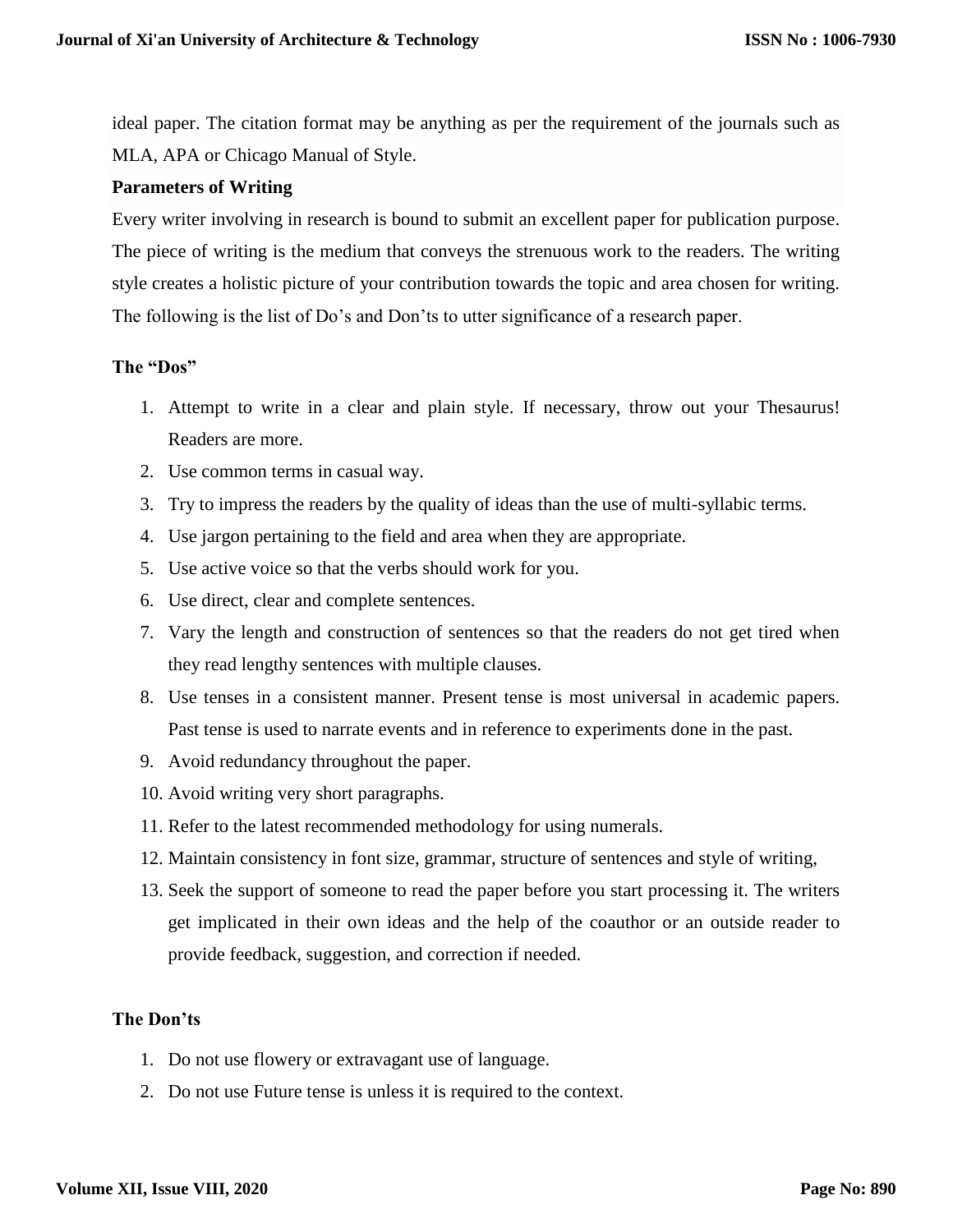- 3. Do not use first and second person pronouns (I, my, mine, me, you, your, yours). Exceptionally, the use of first person singular or plural may be used in reflection papers, ethnographic studies, etc. The second person pronoun should never be used.
- 4. Do not use complex and compound sentences unless they are warranted.
- 5. Do not use colons (:) and semi-colons (;) after the headings or sub-headings.
- 6. Do not start the sentences with coordinating conjunctions like "And", "But", etc. and dangling modifiers like "having finished", "having said", etc
- 7. Do not use demonstratives.
- 8. Do not use imperative sentences.
- 9. Do not use contractions.
- 10. Do not use archaic terms.
- 11. Do not use the terms "Thus", "must", etc.
- 12. Do not use slang.
- 13. Don't use clichés.
- 14. Do not use vague sentences.
- 15. Do not use qualifiers as they make your paper sound irresolute and timid.
- 16. Do not use "scholarly" phrases like In this paper, under this head, in conclusion, etc.

## **Checklist**

- $\checkmark$  The title, name(s) of author(s) and affiliations with email IDs are given as per norms.
- $\checkmark$  The paper is properly formatted with all the headings and sub-headings.
- $\checkmark$  The ideas are communicated clearly and precisely.
- $\checkmark$  The ideas and the methods are appropriately highlighted.
- $\checkmark$  The topic of writing is justified with definite reasons.
- $\checkmark$  The accuracy and correctness of the data presented are verified.
- $\checkmark$  The literature research is trustworthy and the most up-to-date.
- $\checkmark$  Research findings are provided with concrete evidences and arguments.
- $\checkmark$  The works cited in the paper are properly placed in the references section.
- $\checkmark$  The paper is not an incomplete one and does not exceed the word limit.
- $\checkmark$  The methodology has been absolutely followed.
- $\checkmark$  No reference source is taken from Wikipedia.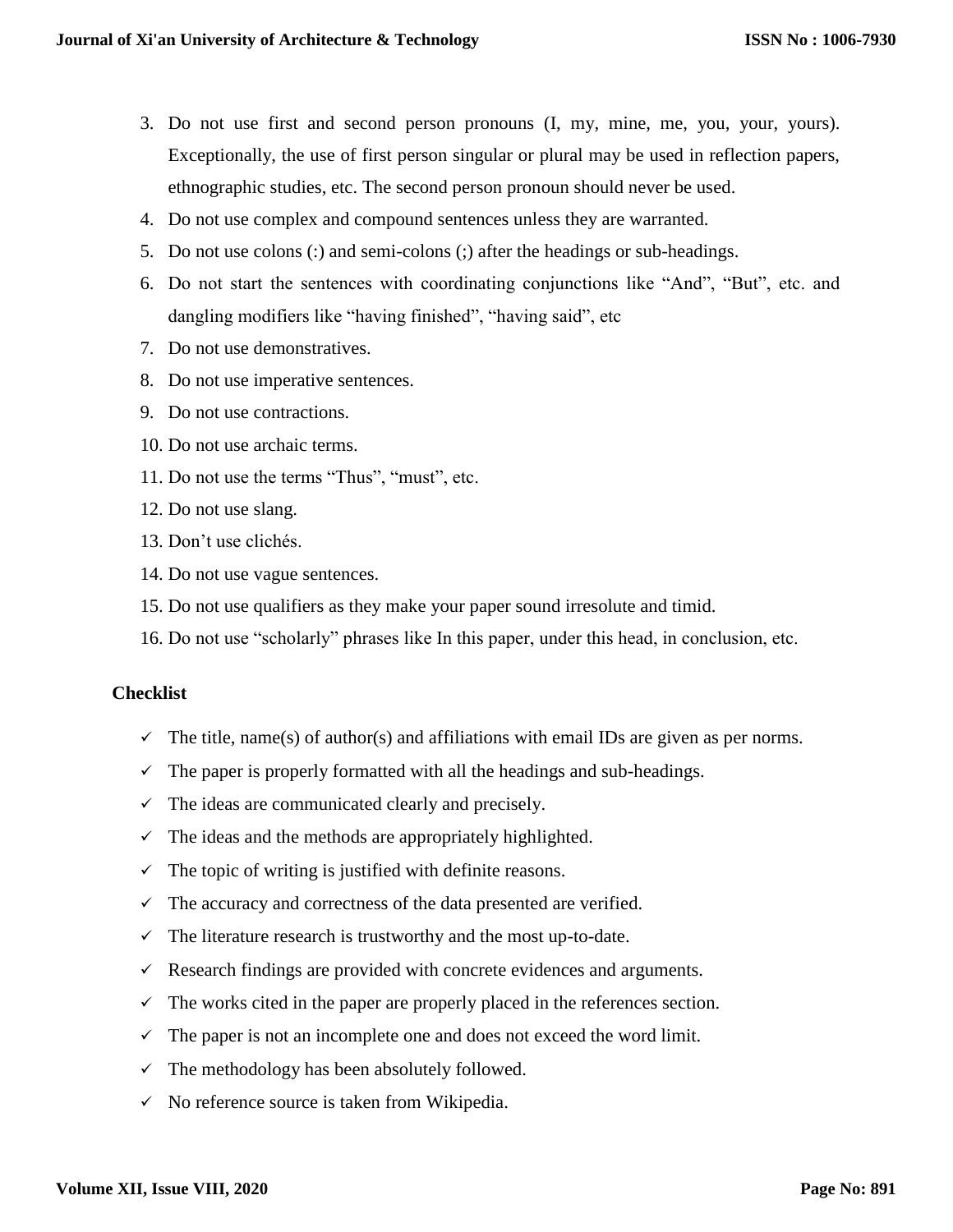$\checkmark$  The paper has been proofread at least three times.

# **Post Writing Activity - Final Draft**

- **Check overall Organization of the Paper**: There should be a rational flow of introduction, logic and depth of discussion in body, an efficacy of conclusion.
- **Concerns at Paragraph Level**: There should be a theme and the topic sentences formed around in a sequence of ideas within paragraphs.The descriptions have to be aptly used to shore upgenerality with sentences summarizing the points in appropriate places. Transition of points and ideas must be used within and between paragraphs.
- **Concerns at Sentence Level:** Care should be taken in the structure of sentences, choice of words, punctuation and spelling.
- **Documentation:** Consistency must be maintained throughout the scheme of writing of the paper. Citation of all resourcesmust be considered to be common knowledge. Appropriate use of endnotes or footnotes and accuracy of list of works cited must be focused.
- Plagiarism: The similarity should not exceed 10 percent by all means.

## **Overcoming Writer's Block**

Writer's block is a state which is chiefly associated with writing. The author loses the capability to construct new work or gain experiences by facing a slowdown in writing creatively. This is not a result of the problems with commitmentin writing or the lack of writing skills. It is a phenomenon experienced by them as they feel they have an overwhelming feeling of being stuck in the process of writing without the ability to move forward and write anything new. The following are the points to suggest how the writer's block can be overcome.

- $\checkmark$  It should be taken as a common thing.
- $\checkmark$  Own style of writing should be followed.
- $\checkmark$  Writing should be treated as a routine work
- $\checkmark$  Writing should be as if one is explaining something to some one.
- $\checkmark$  The paper should be started with the idea of ending it nicely.
- $\checkmark$  The paper written should be edited in multiple times.
- $\checkmark$  Productive time and space should be found and availed.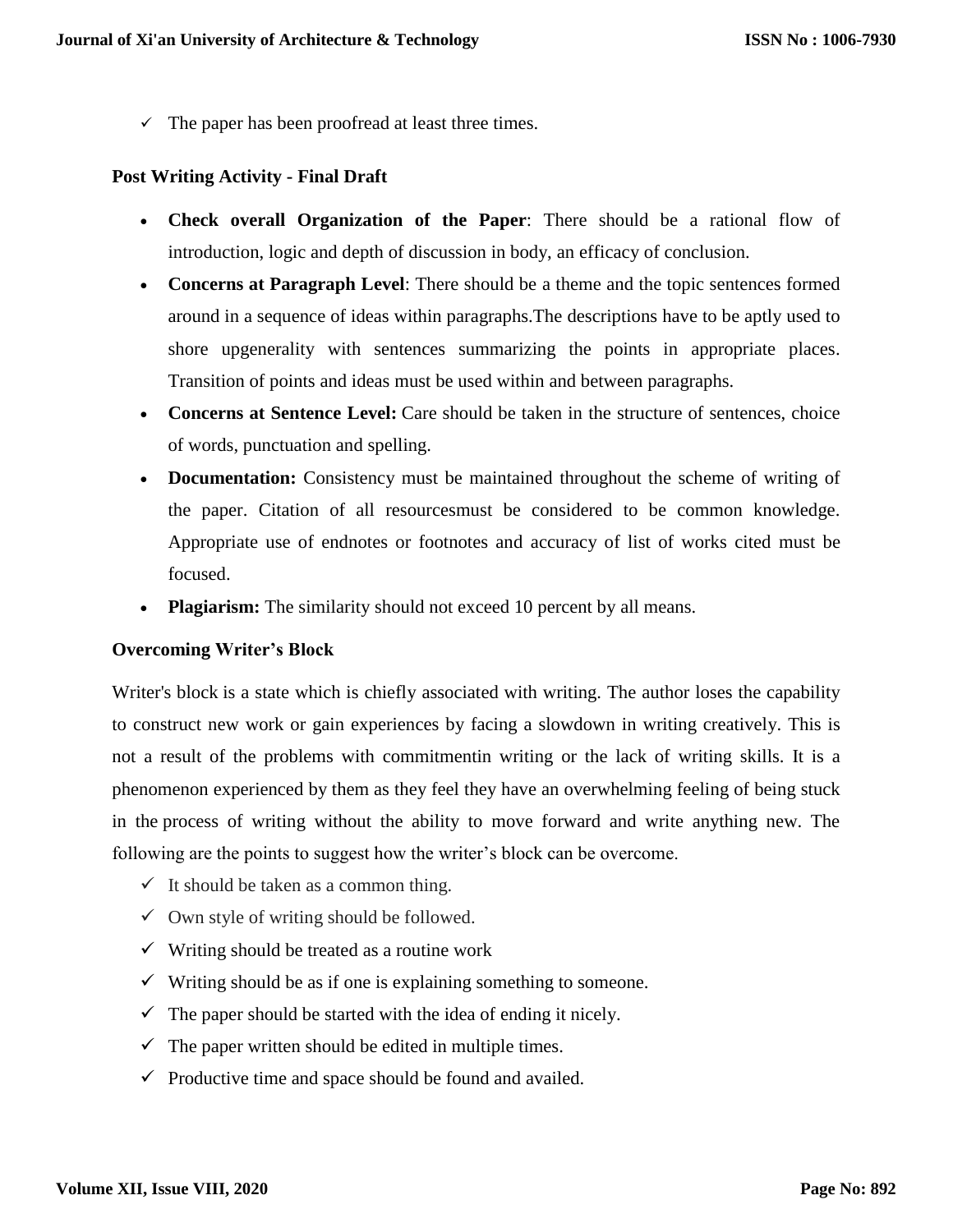- $\checkmark$  Distractions should be avoided.
- $\checkmark$  The task of writing should be broken into simple work to be carried.
- $\checkmark$  The outline should be drawn first strongly before getting into the details.
- Writing research paper should be enjoyed just like writing a personal letter.

#### **Conclusion**

Many researchers feel writing an ORP is a hardcore task taking a long time. They feel it is a laborious task because of so many components and subcomponents getting involved. Starting with a paper itself makes them feel overwhelmed task. There is yet another reason why they are allergic to writing is that their impression about themselves as not good at writing. In fact, once the knack of writing is tasted, the writers feel pleasure doing it. It is a bit extra of writing assignments that need extra concentration and attentiveness. Even before completing the papers, the writers may have the apprehensions about the feedback about their writing which ultimately make them hate doing that. Original Research Papers show others how the writer has really understood matters and methodology. If the paper is written in an organized way, it will throw light on others for examining the data gathered and placed. Hence, the ORPs are important for the development of academic recognition besides attaining mastery in writing skills. It makes other learn the technique how a concept is taken, planned, structured, presented, discussed and concluded.

## **References**

- A. Delbio, Dr. M. Ilankumaran, "Learner Centred Psychological Principles in Acquiring the Second Language" The International Journal of Analytical and Experimental Modal Analysis (IJAEMA) UGC CARE listed Journal, vol. XII, no. VII, July, 2020, pp. 227- 235, ISSN-0886-9367 (Online)
- A. Delbio, Dr. M. Ilankumaran, "Methods of Second Language Teaching And Learning" The International Journal of Analytical and Experimental Modal Analysis (IJAEMA) UGC CARE listed Journal, vol. XII, no. VII, July, 2020, pp. 236-243, ISSN-0886-9367 (Online)
- A. Delbio, Dr. M. Ilankumaran, "Paradigms of Second Language Acquisition: A Neurolinguistic Perspective" International Journal of Recent Technology and Engineering (IJRTE)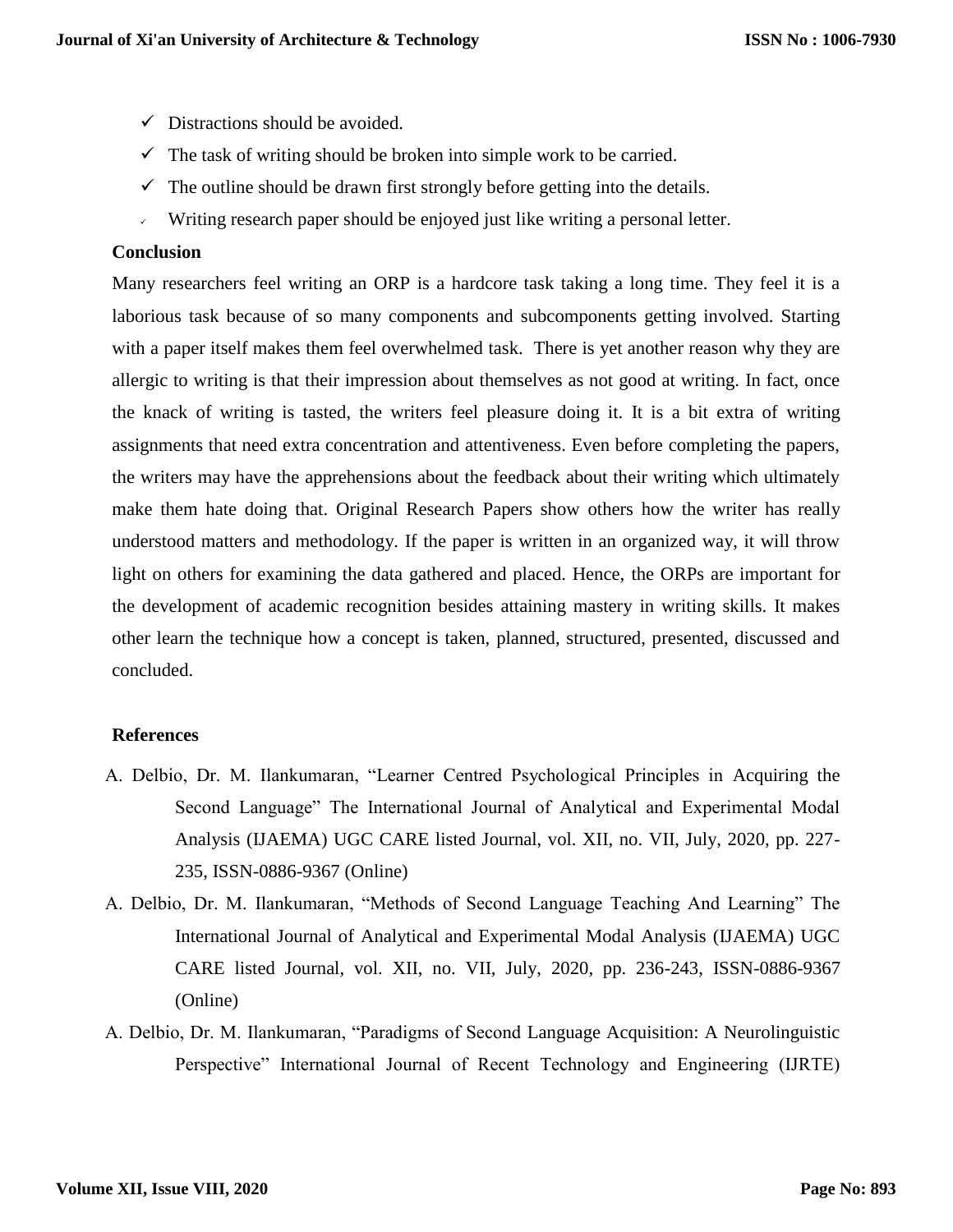(Scopus Indexed) with IF 5.92, vol.8 no 1C2, May 2019, pp. 1019-1024, ISSN: 2277- 3878

- A. Delbio, Dr. M. Ilankumaran, "Second Language Acquisition ThroughNeurolinguistic Programing: A Psychoanalytic Approach" International Journal of Engineering and Technology (IJET) (Scopus Indexed), vol.7 no 4.36, Nov. 2018, pp. 624-629, ISSN: 2227-524X
- A. Delbio, Dr. M. Ilankumaran, Dr. R. Abilasha, "Empowering the Learners with Second Language Skills through Psychological Aspects" International Journal of Recent Technology and Engineering(IJRTE) (Scopus Indexed) with IF 5.92, vol.8 no 1C2, May 2019, pp. 1025-1031, ISSN: 2277-3878
- A. Delbio, Dr. R. Abilasha, Dr. M. Ilankumaran, "Second Language Acquisition and Mother Tongue Influence of English Language Learners – A Psycho Analytic Approach" International Journal of Engineering and Technology (IJET) (Scopus Indexed), vol.7 no 4.36, Nov. 2018, pp. 497-500, ISSN: 2227-524X
- American Psychological Association (2003) APA Style. Available online at: http://www.apastyle. org/pubmanual.html.
- Dr. R. Abilasha, Dr. M. Ilankumaran, "A Dynamic Change in The System of Education Owing to The Pandemic Episode - A Study on Post Covid-19 Lockdown in Indian Context" The International Journal of Analytical and Experimental Modal Analysis (IJAEMA) UGC CARE listed Journal, vol. XII, no. VII, July, 2020, pp. 170-176, ISSN-0886-9367 (Online)
- Dr. R. Abilasha, Dr. M. Ilankumaran, "Business English: The Quintessence of the Corporate World" International Journal of Engineering and Technology (IJET) (Scopus Indexed), vol.7 no 4.36, Nov. 2018, pp. 608-612, ISSN: 2227-524X
- Dr. R. Abilasha, Dr. M. Ilankumaran, "The Role of Media in Enhancing Communicative Competence of the Learners at Tertiary Level – An Analytical Study" International Journal of Engineering and Technology (IJET) (Scopus Indexed), vol.7 no 4.36, Nov. 2018, pp. 655-659, ISSN: 2227-524X
- G. Alamelu, Dr. M. Ilankumaran, "Optimizing Second Language Learning in Engineering Classrooms by Implementing Activity Based Instruction and Spaced Repetition System" The International Journal of Analytical and Experimental Modal Analysis (IJAEMA)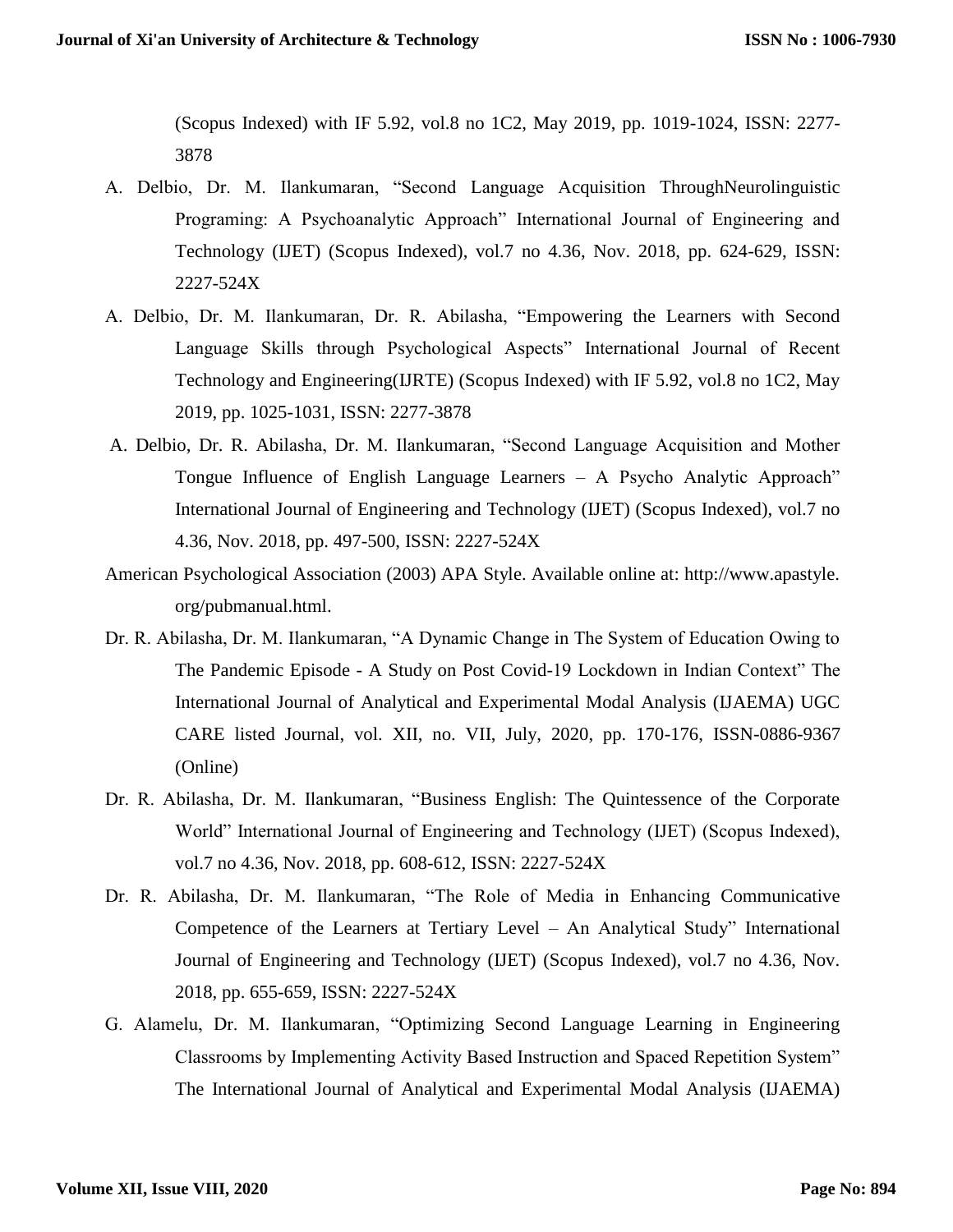UGC CARE listed Journal, vol. XII, no. VII, July, 2020, pp. 200-207, ISSN-0886-9367 (Online)

- G. Alamelu, Dr. M. Ilankumaran, "The Effects of Reinforced Learning in Language Acquisition and Cognitive Process: A Study" International Journal of Recent Technology and Engineering(IJRTE) (Scopus Indexed) with IF 5.92, vol.8 no 1C2, May 2019, pp. 1014- 1018, ISSN: 2277-3878
- G. Alamelu, Dr. M. Ilankumaran, "Written Language Versus Spoken Language: A Comparative Study" The International Journal of Analytical and Experimental Modal Analysis (IJAEMA) UGC CARE listed Journal, vol. XII, no. VII, July, 2020, pp. 185-194, ISSN-0886-9367 (Online)

Graham Leland and Isabelle McCoy How to Write a Great Research Paper: A Step-by-Step

Handbook, Paperback 2014

https://www.easybib.com/guides/citation-guides/apa-format/

https://www.easybib.com/guides/citation-guides/mla-format/

- [https://www.wlc.edu/uploadedFiles/Content/Academics/Student\\_Success\\_Center/ResearchPaper.](https://www.wlc.edu/uploadedFiles/Content/Academics/Student_Success_Center/ResearchPaper.pdf) [pdf](https://www.wlc.edu/uploadedFiles/Content/Academics/Student_Success_Center/ResearchPaper.pdf)
- K. JeyaGowri, Dr. M. Ilankumaran, "The Role of Students in Transition from School to College: Different Challenges in ELT" International Journal of Engineering and Technology (IJET) (Scopus Indexed), vol.7 no 4.36, Nov. 2018, pp. 630-635, ISSN: 2227-524X
- K. JeyaGowri, Dr. M. Ilankumaran, Dr. R. Abilasha, "Teaching Activities Enhance Speaking Skills: A Study based on Transitional Students in Tamil Nadu" International Journal of Recent Technology and Engineering (IJRTE) (Scopus Indexed) with IF 5.92, vol.8 no 1C2, May 2019, pp. 1032-1038, ISSN: 2277-3878
- K. JeyaGowri, Dr. R. Abilasha, Dr. M. Ilankumaran, "Enriching Cognizance at the Tertiary Level Students During Transition" International Journal of Engineering and Technology (IJET) (Scopus Indexed), vol.7 no 4.36, Nov. 2018, pp. 665-668, ISSN: 2227-524X

Lester James D.*Writing Research Papers: A Complete Guide* Paperback. 1967.

P. Deepa, Dr. M. Ilankumaran, "Teaching Poetry Enhances Speaking Skills – An Analysis based on Select Poems" International Journal of Engineering and Technology (IJET) (Scopus Indexed), vol.7 no 4.36, Nov. 2018, pp. 619-623, ISSN: 2227-524X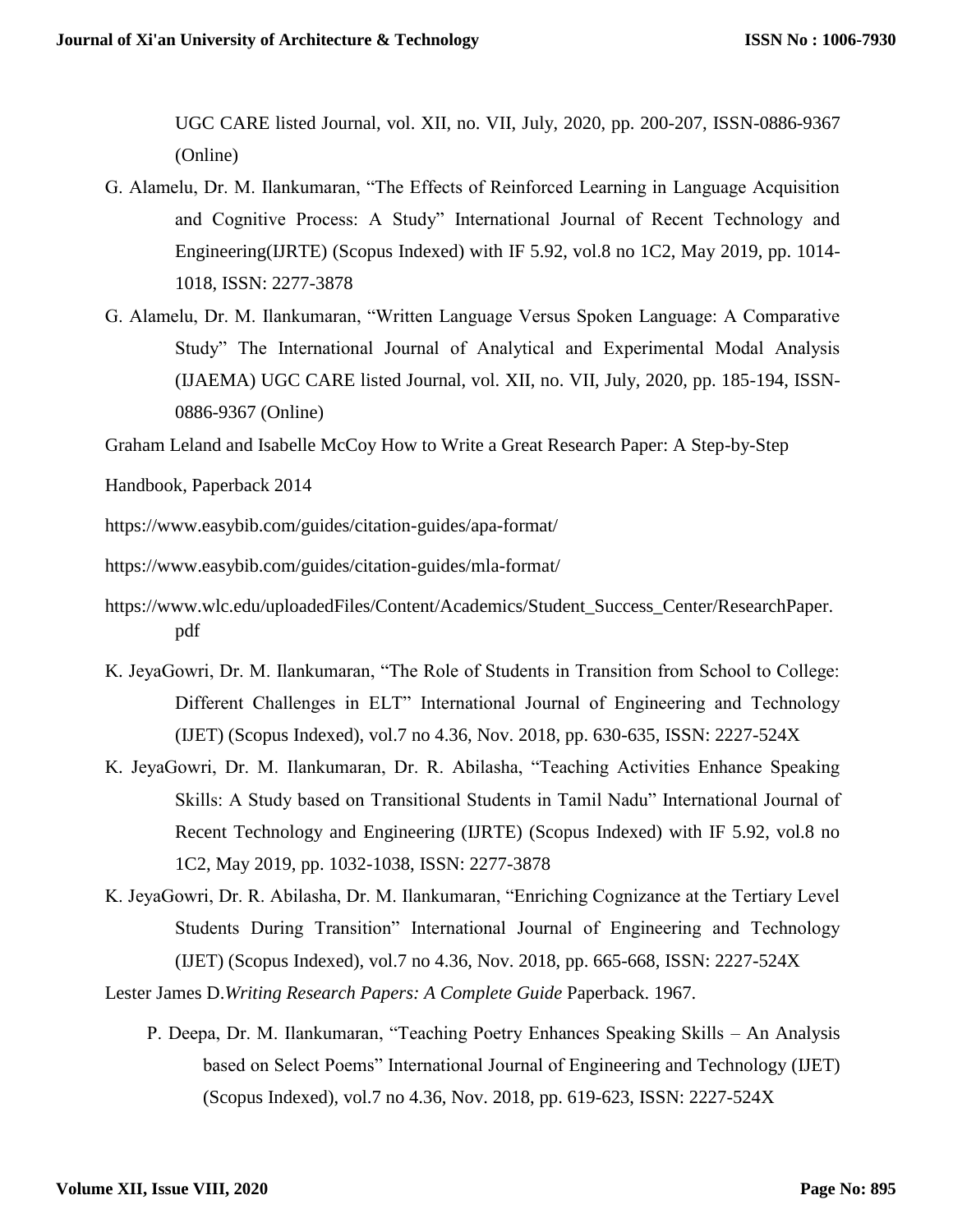- R. Abilasha, Dr. M. Ilankumaran, 'The Need of Professional Communication in English for Engineering Students', Research Scholar: An International Refereed e-Journal of Literary Explorations with IF 0.998 (Indexed & Open Access),Volume 3, Issue 1, February, 2015, PP 153 -159, ISSN: 2320-6101
- R. Abilasha, Dr. M. Ilankumaran,'The Impact of ICT Enabled English Language Teaching on the Engineering Students of Rural and Semi-Urban Areas of South Tamilnadu', Journal of Chemical and Pharmaceutical Sciences (JCHPS) (Scopus Indexed) Volume 9, Issue 1, Jan-March 2016, 434-439, ISSN: 0974-2115
- Dr. R. Abilasha Dr. M. Ilankumaran 'Teaching of English for Specific and Various Purposes A Pedagogical Assessment', International Journal of Multidisciplinary Researches – A Peer Reviewed Refereed Journal with IF 3.487, Volume: 4 Special Issue: 7, Oct 2017, 44-48, ISSN: 2349-8684
- S. SajnaBeevi, R. Abilasha, Dr. M. Ilankumaran, "Neurolinguistic Factors in English Language Learning: A Cognitive based Study" International Journal of Recent Technology and Engineering(IJRTE) (Scopus Indexed) with IF 5.92, vol.8 no 1C2, May 2019, pp. 1051- 1058, ISSN: 2277-3878
- S. Sreena, Dr. M. Ilankumaran, "Action Plans for The Teachers to Achieve The Goal of Speaking Skills of The Learners in an ELT Classroom" The International Journal of Analytical and Experimental Modal Analysis (IJAEMA) UGC CARE listed Journal, vol. XII, no. VII, July, 2020, pp. 106-112, ISSN-0886-9367 (Online)
- S. Sreena, Dr. M. Ilankumaran, "Developing Productive Skills through Receptive Skills A Cognitive Approach" International Journal of Engineering and Technology (IJET) (Scopus Indexed), vol.7 no 4.36, Nov. 2018, pp. 669-673, ISSN: 2227-524X
- S. Sreena, Dr. M. Ilankumaran, "Developmental Speaking as A Strategy to Enhance Communicative Skills – A Cognitive Based Approach" International Journal of Engineering and Technology (IJET) (Scopus Indexed), vol.7 no 4.36, Nov. 2018, pp. 613-618, ISSN: 2227-524X
- S. Sreena, Dr. M. Ilankumaran, "Learning Strategies for Cognitive Development to Enhance the Speaking Skills in Second Language" International Journal of Recent Technology and Engineering (IJRTE) (Scopus Indexed) with IF 5.92, vol.8 no 1C2, May 2019, pp. 1045-1050, ISSN: 2277-3878